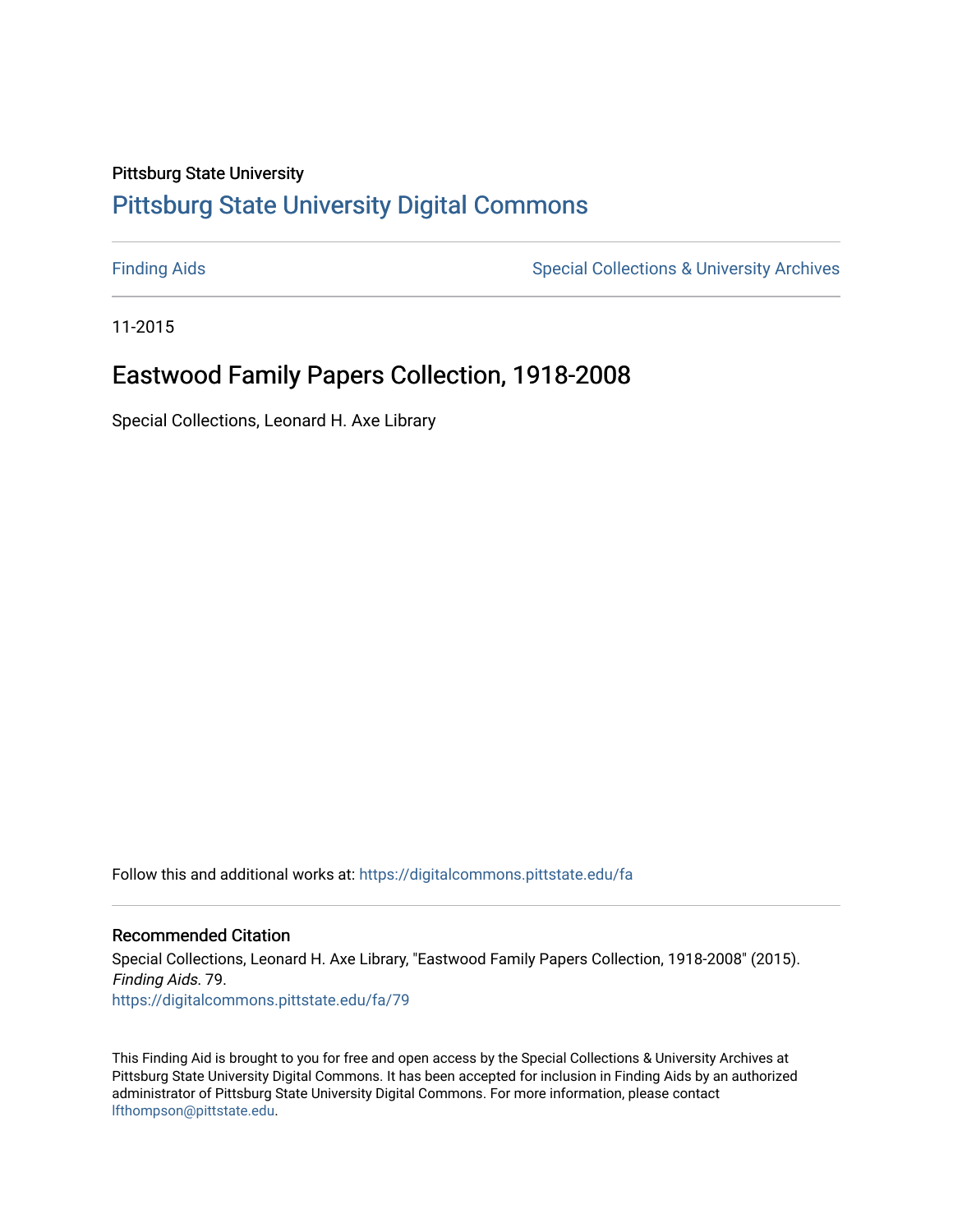#114 Eastwood Family Papers, 1918-2008 1 2 linear feet

#### **INTRODUCTION**

The papers in this collection pertain to the Eastwood Family, who settled in the Kansas and Nebraska area. This collection mainly consists of the correspondences from the Eastwood Family, and miscellaneous papers pertaining to the extended Eastwood Family.

#### **DONOR INFORMATION**

The papers in this collection were given to the Special Collections by Zoe Ann Holmes between 2008 and 2010. They were collected by David Crawford, Zoe Ann Holmes, and Janet Dalton. Another part of this collection is located at the Special Collections at the University of Iowa Libraries.

#### **BIOGRAPHICAL SKETCH**

James Abram Eastwood was born in Pawnee County, Nebraska on July 31, 1883. Verna Margaret Aitken was born on January 3, 1883. She and James married on August 14, 1906. They had five children together: Sarah "Ana Mary", Lora "Poly" Margaret, Verna Janet, James "Jamie" Jr., and Henry Houtz. Henry died a year after his birth. James was a teacher and traveled the Chautauqua circuit. Verna was a professionally trained nurse. James passed away on Nov. 7, 1948 in Pomona, Kansas. Verna passed away on December 14, 1965. Both are buried in Mission Creek Cemetery in Pawnee County.

Sarah "Ana Mary" was born on July 25, 1912 in Diller, Nebraska. She graduated high school from Baldwin, Kansas. She received a bachelor's degree from Baker University [Baldwin City, Kansas] in 1934 and a master's from Pittsburg State University [Kansas] in 1964. She married Eugene Crawford in June 1938 and they had two sons, Norman and David. She taught high school for 20 years in Prescott and Pleasanton, Kansas. Eugene passed away on July 8, 1982 in Prescott. Ana Mary passed away on July 8, 2000 in Ft. Scott, Kansas. Both buried in Prescott Cemetery.

Lora "Poly" Margaret was born on June 4, 1916 in Waverly, Nebraska. She attended Kansas State Teachers College (now Pittsburg State University) in the early 1930s, but left to teach in a one room school house in Linn County [Kansas]. She finished her bachelor's degree in 1959. She married Roland Holmes on August 14, 1935. They had five children: James, Neil, Stanley, Janet Gayle, and Zoe Ann. She was also a foster parent for 20 years and hosted more than 80 children in her home. Roland passed away on June 4, 1994 in Pittsburg, Kansas. Lora passed away on October 26, 1999 in Corvallis, Oregon. They are buried in the Holmes Cemetery in Pleasanton.

Verna Janet was born on January 30, 1921 in Satanta, Kansas. She graduated from Mound City High School. She received her Bachelor of Science degree with a major in education from Kansas State Teacher's College and her master's from Kansas State University [Manhattan]. She first taught in a one room school house in 1950 and then later taught Home Economics at Pittsburg High School. She married George Dalton on July 27, 1947. She gave birth to two sons, Michael E. and George Stuart. George passed away on December 25, 2006 in Pittsburg. Janet passed away on August 10, 2013 in Frontenac.

James "Jamie" Abram was born on December 25, 1909 in Stella, Nebraska. He was born with Infantile Paralysis and was affected throughout his life. In 1929 he moved to Parsons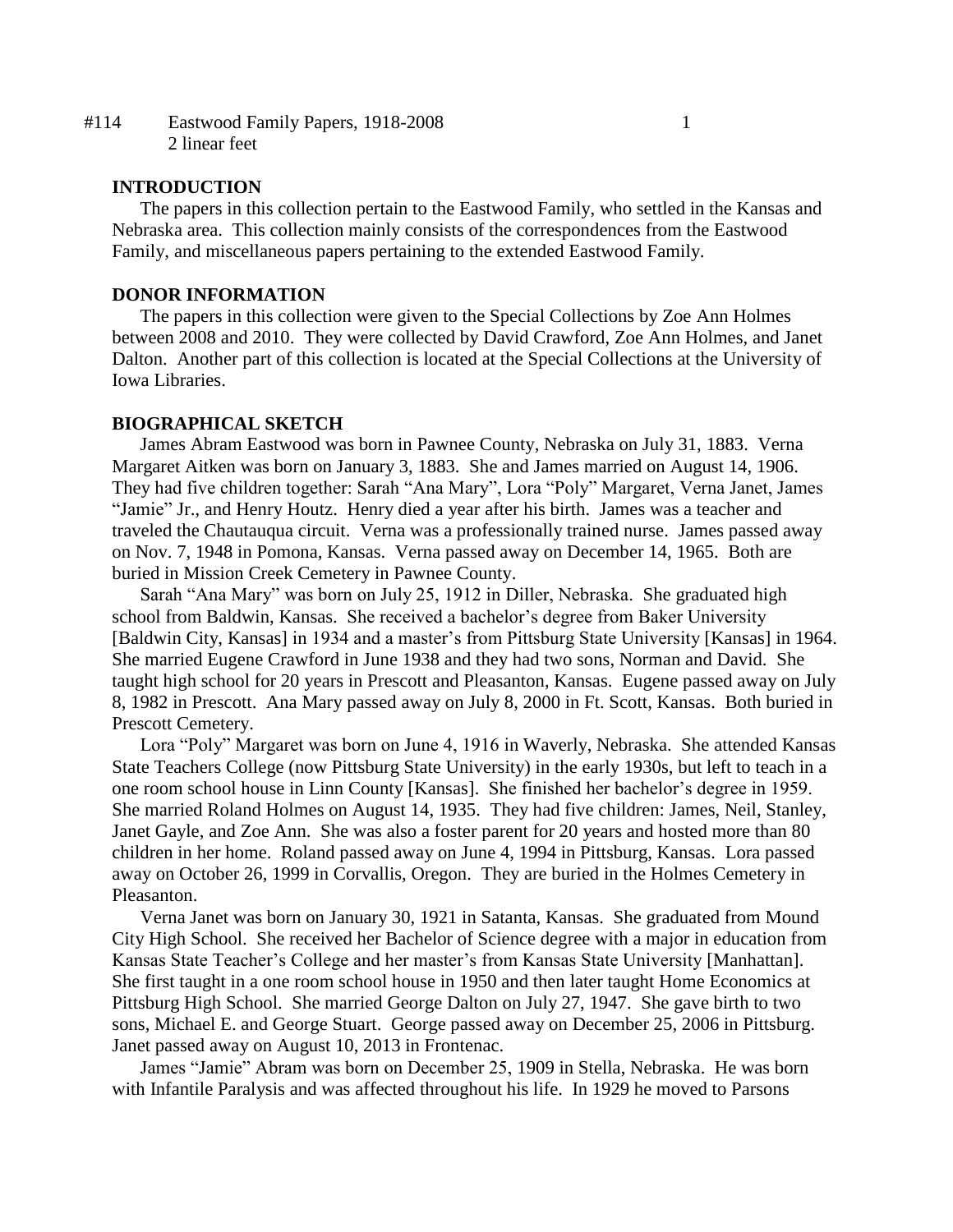#### #114 Eastwood Family Papers, 1918-2008 2

[Kansas] General Hospital where he lived until his death on March 26, 1943. He is buried in Mission Creek Cemetery in Pawnee County.

#### **SCOPE AND CONTENT NOTE**

The Eastwood Family Papers Collection consists of correspondence, primarily from the Eastwood Sisters: Lora "Poly" Margaret, Sarah "Ana Mary" and Verna Janet; journal fragments; memoirs; obituary information; and miscellaneous papers.

#### FOLDER LIST

#### **Bound Volumes of Correspondence**

- v. 1 Eastwood Family Letters
- v. 2 Eastwood Sisters Letters: Anna Mary
- v. 3 Eastwood Sisters Letters: Janet
- v. 4 Eastwood Sisters Letters: Lora "Poly" 1
- v. 5 Eastwood Sisters Letters: Lora "Poly" 2
- v. 6 Eastwood Sisters Letters: Lora "Poly" 3
- v. 7 Josiah Makande to Lora "Poly" Margaret Holmes

#### **Correspondence**

- f. 1 1918-1984; Undated. From James A. Eastwood; Verna Eastwood; James Eastwood Jr.
- f. 2 1956-1987; Undated. From Anna Mary Crawford
- f. 3 1979-2008; Undated. From Verna Janet Dalton
- f. 4 Pre-1950. From Lora "Poly" Margaret Holmes
- f. 5 Pre-1950. From Lora "Poly" Margaret Holmes
- f. 6 Pre-1950. From Lora "Poly" Margaret Holmes
- f. 7 1950-1967. From Lora "Poly" Margaret Holmes
- f. 8 1967-1973. From Lora "Poly" Margaret Holmes
- f. 9 1976-1979. From Lora "Poly" Margaret Holmes
- f. 10 1980; Undated. From Lora "Poly" Margaret Holmes
- f. 11 1981; Undated. From Lora "Poly" Margaret Holmes
- f. 12 1982; Undated. From Lora "Poly" Margaret Holmes
- f. 13 1983; Undated. From Lora "Poly" Margaret Holmes
- f. 14 1984; Undated. From Lora "Poly" Margaret Holmes
- f. 15 1985; Undated. From Lora "Poly" Margaret Holmes
- f. 16 1986; Undated. From Lora "Poly" Margaret Holmes
- f. 17 1987; Undated. From Lora "Poly" Margaret Holmes
- f. 18 1988; Undated. From Lora "Poly" Margaret Holmes
- f. 19 1989; Undated. From Lora "Poly" Margaret Holmes
- f. 20 1990; Undated. From Lora "Poly" Margaret Holmes
- f. 21 1991; Undated. From Lora "Poly" Margaret Holmes
- f. 22 1992-1993; Undated. From Lora "Poly" Margaret Holmes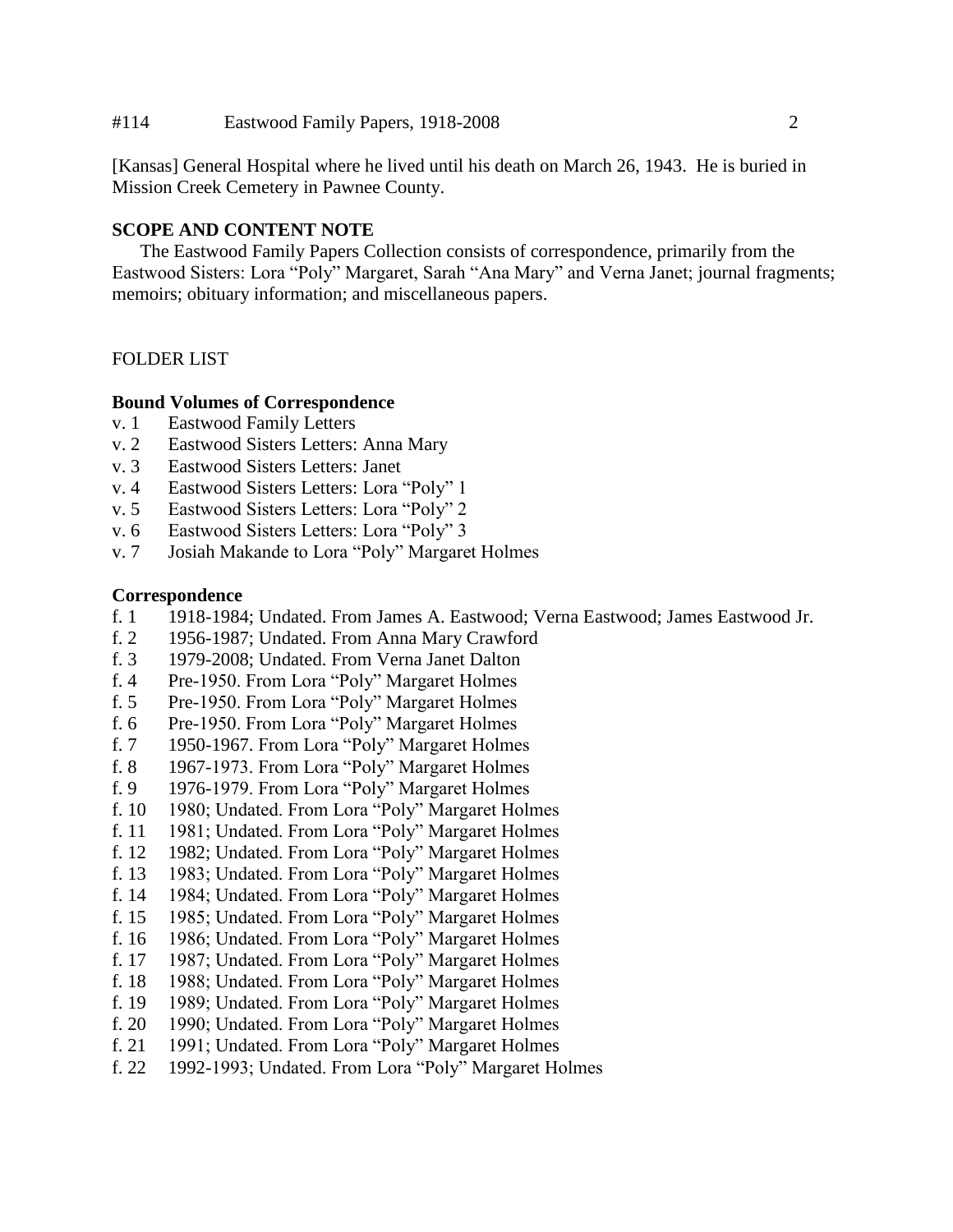#### #114 Eastwood Family Papers Collection, 1918-2008 3

#### **Writings pertaining to the Eastwood's**

f. 23 Janet Dalton at the Home Management House at Kansas State Teacher's College CD of Photographs of Extended Eastwood Family Addresses of Descendants of Henry and Mary Eastwood Obituary materials for Mary Elizabeth Holmes Johnson and Elma Stump Holmes Clipping

# **Journal**<br>**f.** 24 **J**<sub>(</sub>

Journal fragments from Lora "Poly" Margaret Holmes

#### INDEX ENTRIES

| Belt, Alma                 | v. 4; f. 4, 5, 6                                                     |
|----------------------------|----------------------------------------------------------------------|
| Bennett, Juanita           | v. 3                                                                 |
| Bennett, Norton            | v. 3                                                                 |
| Berry, Daphine             | v. 7                                                                 |
| Brown, Ron                 | v. 3                                                                 |
| Chase, Dorothy             | v. 3                                                                 |
| Chase, Judy                | v. 1; f. 1                                                           |
| Chubb, Gayle               | v. 2                                                                 |
| Crawford, David            | v. 1, 2, 3, 4; f.1, 2, 4, 5, 6, 8, 11, 13, 14, 21                    |
| Crawford, Eugene           | v. 1, 2, 3, 4, 5, 7; f.1, 2, 3, 4, 5, 6, 10, 11, 12, 23              |
| Crawford, Marilyn          | v. 1, 2; f.1, 13, 14, 21                                             |
| Crawford, Norman           | v. 2; f.2, 10, 19, 21, 22                                            |
| Crawford, Sarah "Ana Mary" | v. 1, 2, 3, 4, 5, 7; f.1, 2, 3, 4, 5, 6, 10, 11, 12, 14, 15, 16, 17, |
|                            | 18, 19, 20, 21, 22, 23                                               |
| Crowder, Lucia             | v. 3,                                                                |
| Dalton, George             | v. 1, 2, 3, 4, 5, 7; f.1, 2, 3, 4, 5, 6, 12, 14, 15, 16, 17, 18, 19, |
|                            | 20, 21, 22, 23                                                       |
| Dalton, George Stuart      | v.3; f.3, 19                                                         |
| Dalton, Verna Janet        | v. 1, 2, 3, 4, 5, 7; f.1, 2, 3, 4, 5, 6, 10, 12, 14, 15, 16, 17, 18, |
|                            | 19, 20, 21, 22, 23                                                   |
| Daniel, Yoshiko            | v. 5                                                                 |
| Davis, Delores             | v. 4; f.4, 5, 6,                                                     |
| DeBoar, Billy              | v. 3                                                                 |
| Earhart, Cecelia           | v. 7; f.23                                                           |
| Eastwood, Clifton          | v. 5; f.23                                                           |
| Eastwood, Dorothy          | f. 16                                                                |
| Eastwood, Henry H.         | v. 1; f. 1                                                           |
| Eastwood, Henry Houtz      | v. $1, 2; f. 1$                                                      |
| Eastwood, James Abram      | v. $1, 2, 7$ ; f. $1, 19$                                            |
| Eastwood, James Abram Jr.  | v. 1, 2, 7; f. 1, 8                                                  |
| Eastwood, Mary Lucas       | v. 1; f. 1, 12                                                       |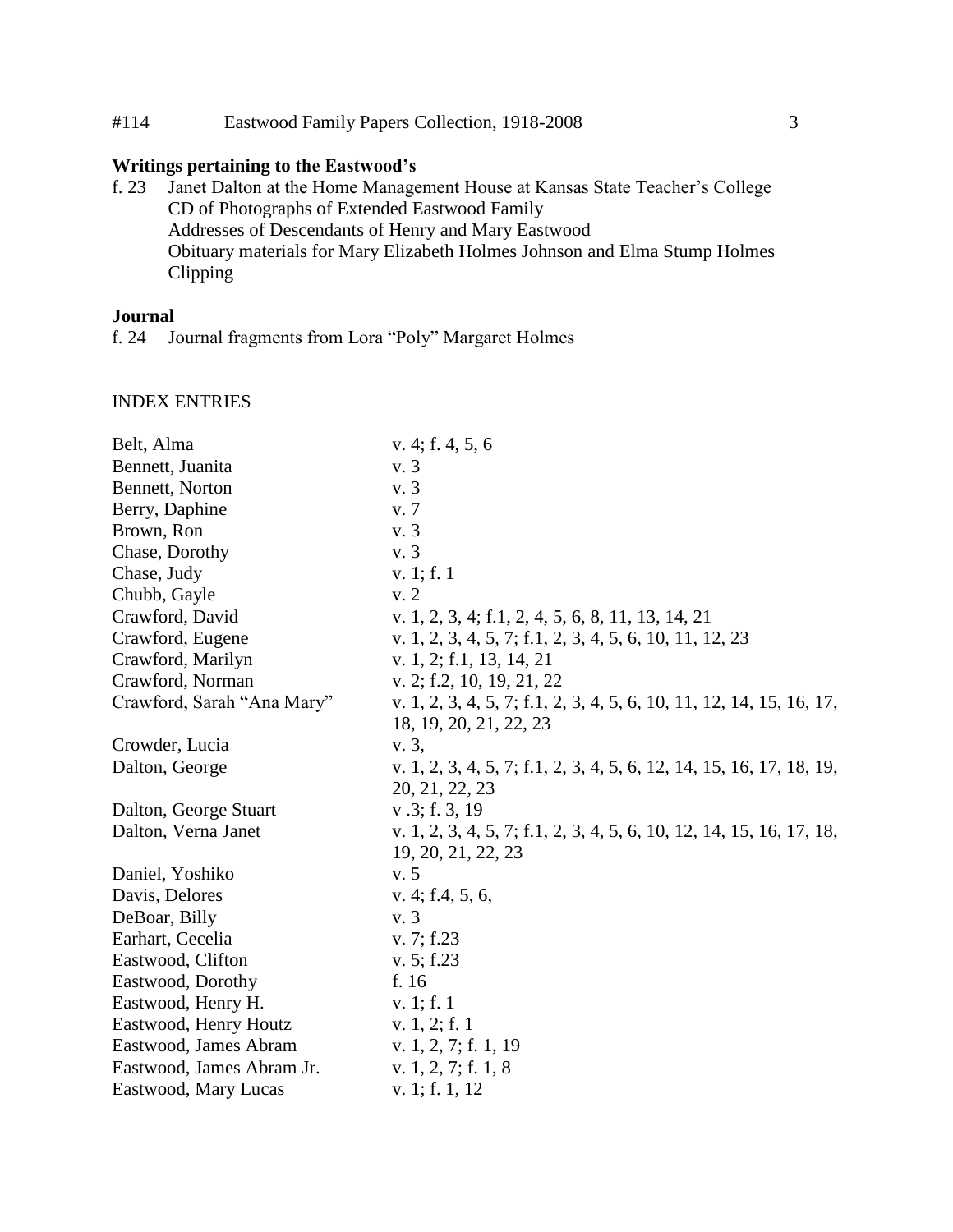## INDEX ENTRIES continued

| Eastwood, Verna Margaret     | v. 1, 2, 7; f. 1                                                       |
|------------------------------|------------------------------------------------------------------------|
| Edelblute, Helen             | v. 4; f. 4, 5, 6                                                       |
| Eggen, Velma                 | v. 3                                                                   |
| Faith, Adaha                 | v. 4; f. 4, 5, 6                                                       |
| Gibson, E. Louise            | v. 7; f. 23                                                            |
| Gifford, Frank               | v. 2                                                                   |
| Gill, Claudia                | v. 1; f. $1, 3$                                                        |
| Gorman, Edith                | v. 4; f. 4, 5, 6                                                       |
| Green, Irma                  | v. 3, 5                                                                |
| Hart, Helen                  | v. 4; f. 4, 5, 6                                                       |
| Hickok, G.R.                 | v. 1                                                                   |
| Hensley, Anthony             | f. 3                                                                   |
| Hogard, Mike                 | f. 16                                                                  |
| Holmes, Crandall             | v. 5                                                                   |
| Holmes, Dorothy              | v.2                                                                    |
| Holmes, James                | v. 4; f. 7, 8, 10, 11, 13, 15, 16, 17, 18, 19, 20, 21, 22              |
| Holmes, Janet Gayle          | v. 3, 4, 5, 6; f.3, 4, 5, 6, 7, 8, 9, 10, 11, 12, 13, 15, 16, 18,      |
|                              | 19, 21, 22                                                             |
| Holmes, Linda                | v. 4, 5, 6; f.2, 3, 4, 5, 6, 8, 10, 11, 12, 13, 14, 15, 17, 18, 19, 20 |
| Holmes, Lora "Poly" Margaret | v. 1, 2, 3, 4, 5, 6, 7; f. 1, 2, 3, 4, 5, 6, 7, 8, 9, 10, 11, 12, 13,  |
|                              | 14, 15, 16, 17, 18, 19, 20, 21, 22, 23, 24                             |
| Holmes, Nancy                | v. 5, 6; f.8, 10, 12, 13, 21                                           |
| Holmes, Neil                 | v. 4, 5, 6, 7; f.3, 4, 5, 6, 8, 10, 11, 12, 13, 15, 16, 17, 18, 19,    |
|                              | 20, 21, 22                                                             |
| Holmes, Roland Gail          | v. 1, 2, 3, 4, 5, 6, 7; f. 1, 2, 3, 4, 5, 6, 7, 8, 9, 10, 11, 12, 13,  |
|                              | 14, 15, 16, 17, 18, 19, 20, 21, 22, 23                                 |
| Holmes, Stanley              | v. 4, 5, 6, 7; f. 8, 10, 11, 12, 14, 15, 16, 17, 18, 20, 21, 22        |
| Holmes, Zoe Ann              | v. 1, 2, 3, 4, 5, 6, 7; f. 1, 2, 4, 5, 6, 7, 8, 9, 10, 11, 12, 13,     |
|                              | 14, 15, 16, 17, 18, 19, 20, 21, 22                                     |
| Holmes, Vernon               | f. 19                                                                  |
| Hoverton, Elma               | v. 3                                                                   |
| Hughes, Rees                 | v. 7; f. 23                                                            |
| Johnson, Eugenia             | v. 3                                                                   |
| Johnson, Mary E. Holmes      | f. 23                                                                  |
| Johnson, William             | v. 1; f. 1                                                             |
| Keither, Annie               | f. 3                                                                   |
| Keltner, Helen               | v. 6; f. 14, 15, 16                                                    |
| Kelly, Laura                 | f. 3                                                                   |
| Khajarmeraki, Sara           | $v. 5$ ; f. 12, 16                                                     |
| Laine, Nell                  | v. 1; f. 1                                                             |
| Landers, Pat                 | v. $4, 5$ ; f. 10                                                      |
| Larcum, Patty                | v. 3; f. 12                                                            |